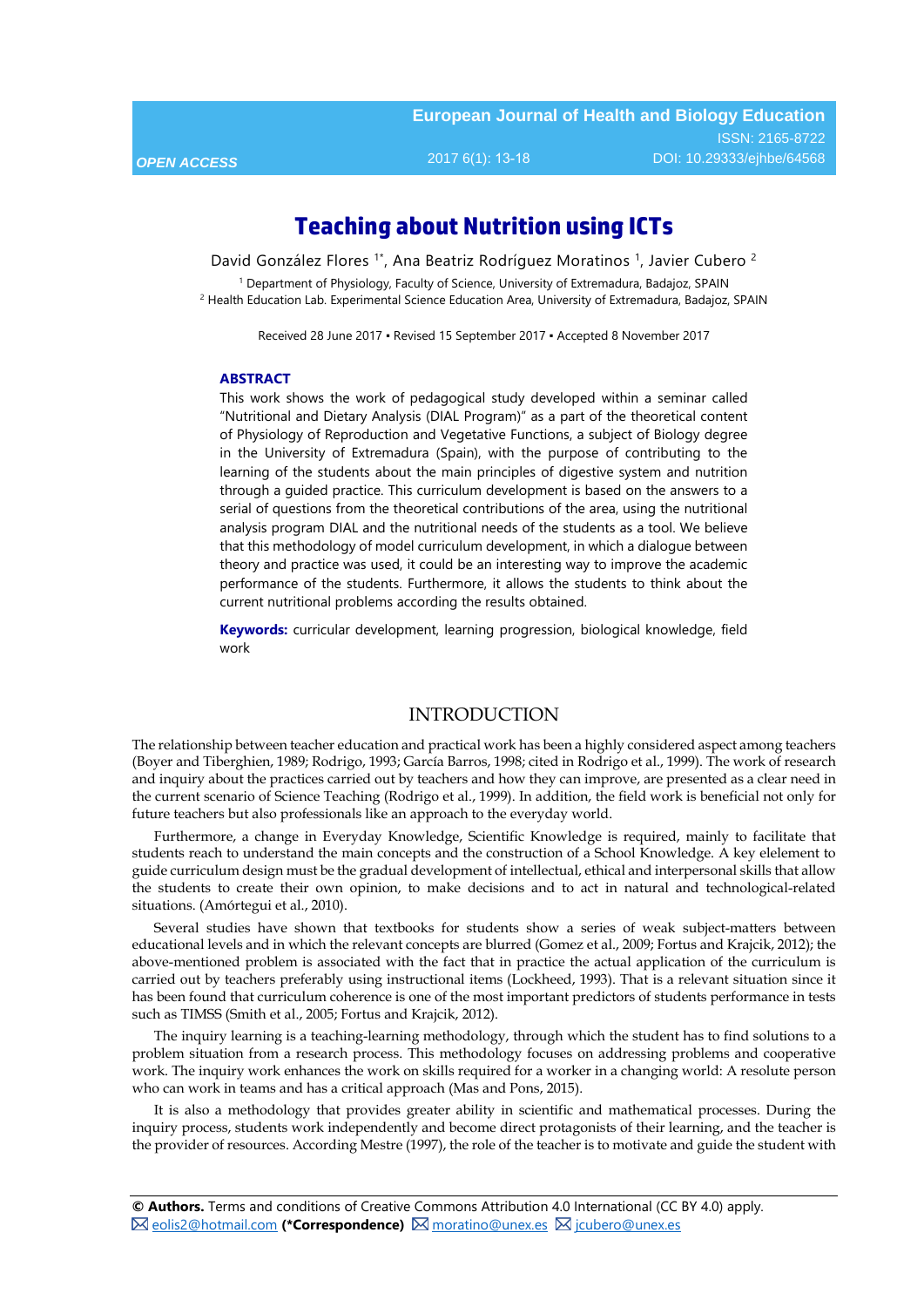such a mastery that he feel like the protagonist of his learning and do not perceive it as the result of the direction of the teacher.

ICT is another tool in the educational environment and it could serve for the construction of knowledge. To achieve its effective use in schools, a translation of traditional teaching strategies into a virtual platform must be avoided, since this generally is neither feasible nor helpful. It is necessary to develop new practices with own goals in order to improve learning, focusing the teaching strategies on the use of ICT and its linkage with the specific didactics (Rossi et al., 2013; Vogt and Kuhn, 2013a, 2013).

The impact of ICT on the field of education is indicating the emergence of a new pedagogical paradigm in didactics and technology. The vision and pedagogical thoughts about teaching processes make all the ways to include multimedia resources in the design and implementation of educational proposals (Forestello, 2013). According to (Eisner, 2002) education will not have permanent solutions to their problems; we will make neither a dramatic progress nor definitive findings forever useful. We are linked to temporary resolutions, not permanent solutions. What works in one case might not in another. What works today may not work tomorrow. We are not trying to invent the radar or measure the speed of free fall in the void. Our tasks are affected by the context, they have unpredictable contingencies, answer to local conditions and are made by those who are taught and not only by those who teach. But the complexity and uncertainty of education are factors which make it stimulating. Always clinical skills and artistic ability will be required to do something really good.

In a study of assessment carried out by students (Garofalo et al., 2016) the results showed were that students would be highlighting the importance of generating disciplinary practices in which teaching resources are included and, perhaps, where students have worked as a theory in other curriculum areas, but they have been forgotten since they have not been implemented.

A significative quantity of research reveals that, in the area of science, students have multiple points of view on the same phenomenon, instead of focusing on the explanations of textbooks or those held by experts (Linn, 2002). This has promoted a tendency to speak of integration of knowledge or concept development, rather than try the conceptual change or the eradication of the preconceptions in students (Pozo and Gomez-Crespo, 2009).

#### AIMS

In this paper, we show a proposal for curriculum development based on the use of a field practice, through the nutrition DIAL program ®, which allows students make their own track of their diet and, base don that, estimate what nutrients are deficient and what problems may be generated because of them.

#### DEVELOPMENT

Regarding the language, a development of notions shared by students, teachers and texts was searched, and gradually introduced, for example, stomach, swallowing, vitamins, toxicity, etc.

The work was carried out taking into account 3 stages of work, in which contextualization, collecting and systematizing information and analysis of results was performed.

#### METHODOLOGY

After a first stage in which students are taught the basics about nutrition, several groups of practices are performed and weekly diet of individuals will be collected using the DIAL program.

This program was carried out by a large group of Teaching and Research of the Faculty of Pharmacy of the Complutense University of Madrid and the School of Industrial Engineers of Madrid (Cubero et al., 2007).

The DIAL program has been designed to calculate, preset and modify any type of diet in an easy, simple and quick way. Although it is suitable for professionals, it is also a very versatile program that can be handled by students. It allows us to know instantly the energy and nutrients contained in the food we eat and easily prepare any type of diet (Cubero et al., 2007).

Applications for this program, which is based on the tables of nutritional composition of food, are many and varied, and it is very useful in the daily practice of nutrition and dietetics, not only for professional but also for those persons wishing to make a healthy and nutritionally balanced diet. It is useful in research in nutritional epidemiology in education and business.

It has a table of nutritional composition of about 700 dishes, which contains a wide information on the composition in energy, proteins, lipids, carbohydrates, fiber, minerals, vitamins, cholesterol, fatty acids, amino acids, etc. (Up to a total of about 140 different components) of the most common foods. The product information can be located not only through the common name, but also includes an extensive list of local, regional or national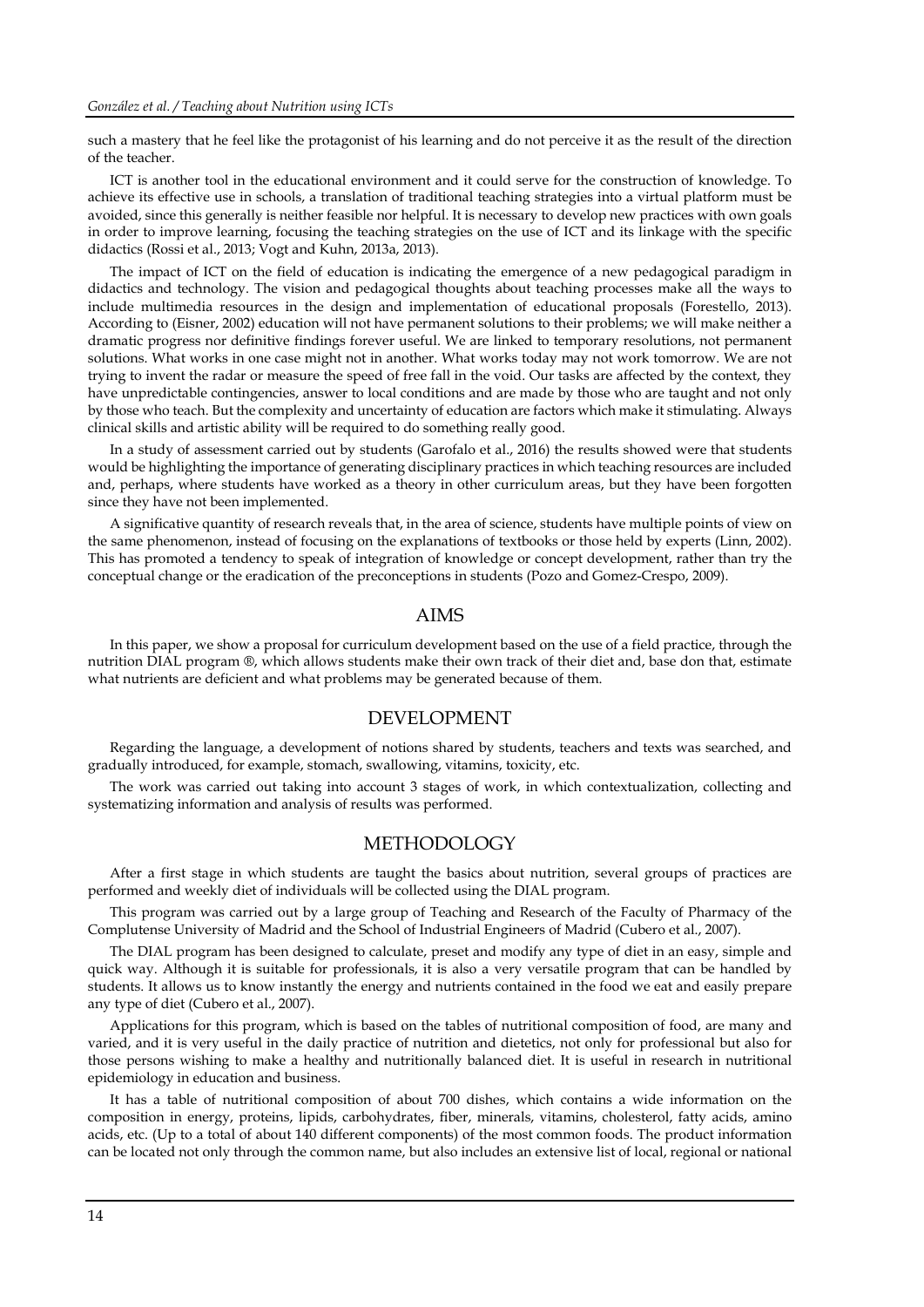| $\bullet$ 0 0 0                                   | <b>model</b>                                        |           |                                                                                                     |        |                                    |         |                                |
|---------------------------------------------------|-----------------------------------------------------|-----------|-----------------------------------------------------------------------------------------------------|--------|------------------------------------|---------|--------------------------------|
| Busca un alimento                                 | YOGUR NATURAL ENTERO                                |           | $1 - 1 - 1$                                                                                         |        |                                    |         |                                |
| MANOS DE CERDO                                    |                                                     |           |                                                                                                     |        |                                    |         | $-$ <b>D</b> $\vert$ x $\vert$ |
| MANTECA DE CERD                                   | 50201                                               |           | NOMBRE YOGUR NATURAL ENTERO                                                                         |        | ٤                                  | ΔA<br>圗 |                                |
| <b>MANTEQUILLA</b>                                |                                                     |           | Composición Ac. grasos Aminoácidos   H. carbono/Otros   Adicional   Nombres   Medidas   Información |        |                                    |         |                                |
| <b>MANTEQUILLA SALA</b>                           | Grupo Lácteos y derivados                           | $\bullet$ | Subgrupo Yogures leches fermentadas                                                                 |        | $\sim$<br>Porción comestible por g |         |                                |
| MANZANA                                           | Aporte por 100 g de porción comestible<br>Vitaminas |           |                                                                                                     |        | <b>Minerales</b>                   |         |                                |
| MANZANA DE ADAN                                   | $64.4$ kJ =<br>Energía [kcal]                       |           | <b>B1 Tiamina [mg]</b><br>269                                                                       | 0.04   | Calcio [mg]                        | 142     |                                |
| MANZANA DE AMOF<br><b>MANZANILLETA</b>            | Agua [g]                                            | 87.2      | B2 Riboflavina [mg]                                                                                 | 0.18   | Hierro [mg]                        | 0.09    |                                |
| <b>MARACLUA</b>                                   | Alcohol [g]                                         | n         | Niacina * [mg]                                                                                      | 0.44   | Yodo [µg]                          | 3,7     |                                |
| <b>MARACUYA</b>                                   | Proteinas [g]                                       |           | B6 Pindoxina [mg]                                                                                   | 0.05   | Magnesio [mg]                      | 14,3    |                                |
| <b>MARAVILLA</b>                                  |                                                     |           | B12 Cianocobalamina [ug]                                                                            | Trazas | Zinc [mg]                          | 0,59    |                                |
| <b>MARANON</b>                                    | H.de carbono disponibles [g]                        | 5.5       | Acido fólico * [µg]                                                                                 | 3.7    | Sodio [mg]                         | 80      |                                |
| MARE DE LLUC                                      | Simples [g]                                         | 5.5       | C Acido ascórbico [mg]                                                                              | 0.7    | Potasio [mg]                       | 280     |                                |
| <b>MARGARINA</b>                                  | Almidón [g]                                         | o         |                                                                                                     | 9.8    | Fésforo [mg]                       | 170     |                                |
| MARGARINA CON ES                                  | Fibra [g]                                           | ũ         | A "[ug]<br>Retinol [µg]                                                                             | 9.1    | Selenio [mg]                       | 2       |                                |
|                                                   | Fibra soluble [g]                                   | 0         |                                                                                                     | 4.1    | Cobre [mg]                         | Trazas  |                                |
| Empieza por                                       | Fibra insoluble [g]                                 | Ū         | Eq. Carotenoides [µg]                                                                               |        | Cromo [ug]                         |         |                                |
|                                                   | Grasas [g]                                          | 26        | D [sig]                                                                                             | 0.06   | Niquel [µg]                        |         |                                |
| Condición para el non<br><sup>6</sup> Empleza por | AGS [a]                                             | 1.5       | E Tocoferoles * [mg]                                                                                | 0.04   | Cloro [mg]                         | 170     |                                |
|                                                   | AGM [g]                                             | 0.72      | K [ug]                                                                                              | 0.7    | Flúor [µg]                         |         |                                |
|                                                   | AGP [a]                                             | 0.13      | Ac. Pantoténico [mg]                                                                                | 0.5    | Manganeso [mg]                     | Trazas  |                                |
|                                                   | Colesterol [mg]                                     | 10.2      | Biotina [µg]                                                                                        | 2.6    | Calcio/Fósforo                     | 0,84    |                                |
|                                                   | AGP/AGS                                             | 0.089     | 0.57<br>(AGM+AGP)/AGS                                                                               |        | Calcio/Proteínas [mg/g]            | 35,9    |                                |

#### **Figure 1.**

denominations, up to a total of about 1800 different names, in addition to the possibility to search by scientific name and its equivalent in English.

As shown in **Figure 1**, food tables collect information on the average content of nutrients and other substances that provide food when consumed; they are the basis to transform food into energy and nutrients (necessary step to judge a diet ). In order to prepare the DIAL® program, one of the first steps was the creation of a table of food. This fact was taken into account during the design of the food composition table that was used in this program. So when the user wants to add a new food to the food composition database, he should be very careful and consider, at least, the meaning of each of the fields listed in the nutrition tab. Another aspect to consider is that the edible portion is expressed in grams per gram of whole food (as it is acquired and before any preparation), while the rest of the information refers to 100 g of food (Cubero et al., 2007).

After data collection, students will have time to analyze the results, to see which nutrients they have an adequate intake and which they have not. Since that moment, they will do a manuscript and after a presentation arguing what health problems may appear due to the lack of these concrete nutrients in the individuals. Therefore, the data obtained will be completed with a review made by the students themselves.

Taking advantage of Internet resources and develop experience and skills in order to find reliable and useful information on which research could be supported, as well as considering several inherent issues, provide a deeper knowledge on the subject, resulting in benefits not only for research, but also for work in the classroom (Valeiras, 2010).

## RESULTS

An important element is to consider that the introduction of ideas is closely related to the activities carried out and the work context. A key point of the modeling process is the fact that phenomena are modeled. Therefore, model is valid if success in explaining a phenomenon in the world.

Although in the first instance it had claimed that there are differences between what teachers think and what their students think about how the field practices contribute to the teaching and training on future biologists. This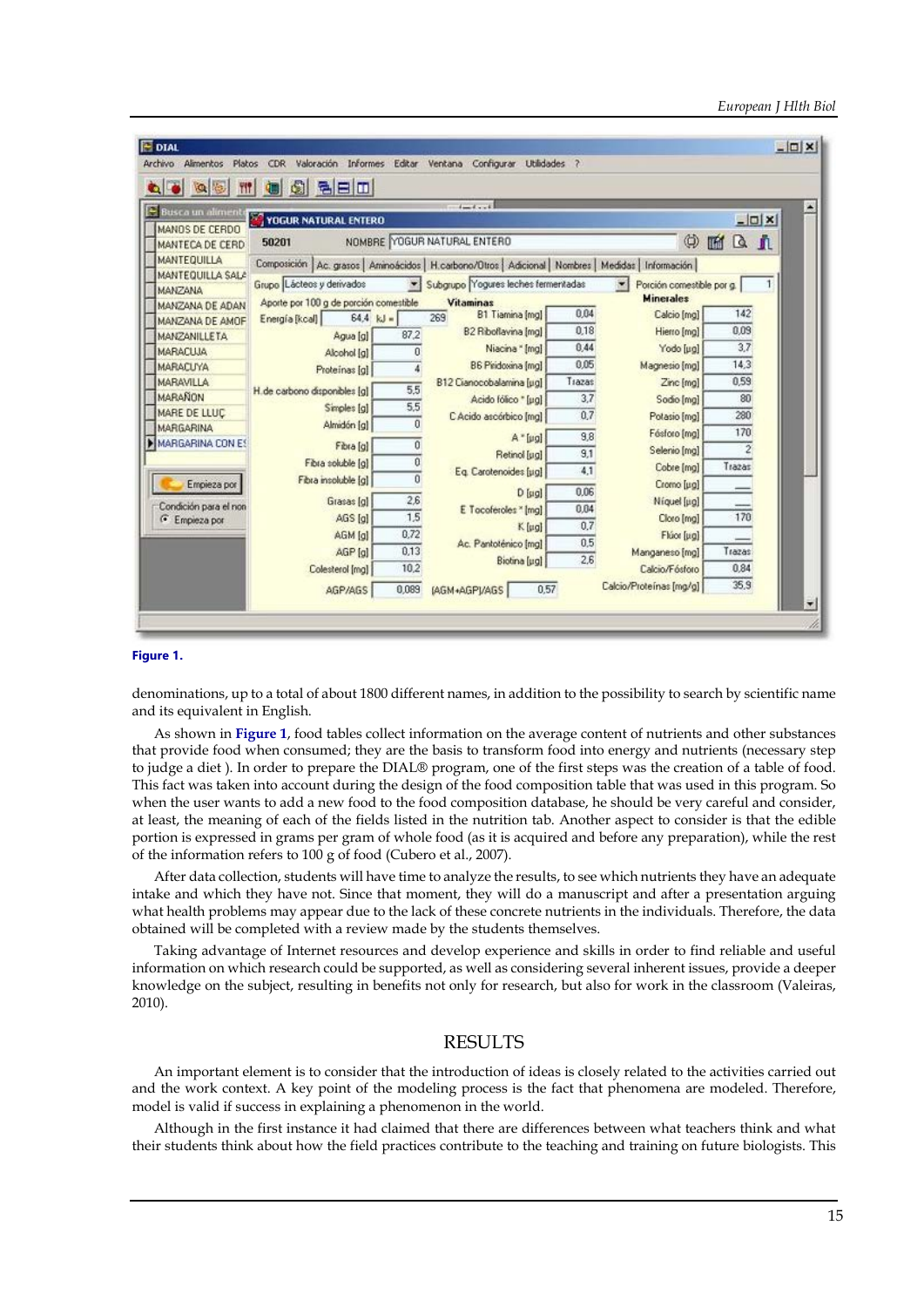pedagogical practice allowed that, somehow, teachers and students found out some meeting points, because the students themselves should teach the rest of companions parts of matter that others did not know.

Therefore, It is very important to encourage meditation processes that allow future biology teachers to build their didactic knowledge of biological content, from the appropriation of field practices as a strategy in teaching biology. Such reflection can be framed within biological pedagogical or didactic and disciplinary components of professional training programs, and also from adaptation component, allowing students to recognize that their experience is fundamental to their future teaching work. It is clear that this reflection could be cross at least during the basis cycle from the environment of pedagogy in these semesters.

In addition, the interest of students, the use of tutoring and academic results are significantly enriched by this methodology. You could even extend such work, if the level of the students is appropriate, by carrying out a statistical study to see if the intake of certain nutrients among various groups of the class is significantly different depending on several factors (height, weight, etc.).

Inside the Curricular Project Degree in Biology, it is very important to create spaces in which future professionals approach the field practices design, enabling them to further their learning processes in terms of teaching biology in the context of Biologist Professional Knowledge; activities such as workshops, guides and asking questions in field guides encourage meditation on that knowledge, which may lead positively in the design of a practice field. Similarly, these approaches can be extended to any initial training program for biology teachers in several contexts, it should even consider in teacher training in science.

### **REFERENCES**

- Akker, J. van den (2003). The science curriculum: between ideals and outcomes. In B. J. Fraser & K. G. Tobin. *International Handbook of Science Education (Part One)*. (pp. 421-447). Netherlands: Kluwer.
- Alarcón, & Piñeros, I. (1989). Las salidas de campo como un recurso pedagógico. Modelo de una salida (Bachelor's Thesis in Biology and Chemistry). Bogotá: University of La Salle, School of Education Sciences. 106 p.
- Archer, A., Arca, M., & Sanmartí, N. (2007). Modeling as a Teaching Learning Process for Understanding Materials: A Case Study in Primary Education. *Sci. Ed., 91*,398-418.
- Baldaia, L. (2006). El cambio de las concepciones didácticas sobre las prácticas, en la enseñanza de la biología. *Revista Alambique: Didáctica de las ciencias experimentales. 47*(1), 23-29.
- Bonilla, E., & Rodríguez, P. (1997). *Más allá del dilema de los métodos*. Santa Fe, Bogotá: Norma Editorial Group. 220p.
- Clement, J. (2000). Model based learning as a key research area for science education. *Int. J. Sci. Educ., 22*(9), 1041- 1053.
- Coll, R. K., France, B., & Taylor, I. (2005). The role of models and analogies in science education: implications from research. *International Journal of Science Education, 27*(2), 183-198.
- Cubero, J., Narciso, D., Valero, V., Rodríguez, A.B., & Barriga, C. (2007) Características y aplicaciones de software en dietética y nutrición para su uso en poblaciones sanas y pacientes críticos. *Enfermería Global, 10*, 1-15.
- De Posada, J. (2000). El estudio didáctico de las ideas previas. p 363-388. In Perales, F y Cañal, P (eds.). *Didáctica de las ciencias experimentales*. Spain: Editorial Marfil. Alcoy, 703p.
- Del Carmen, L. (2000). Los trabajos prácticos. p 267-287. In Perales, F and Cañal, P (eds.). *Didáctica de las ciencias experimentales*. Spain: Editorial Marfil. Alcoy, 703p.
- Del Carmen, L., & Pedrinaci, E. (1997). El uso del entorno y el trabajo de campo. p 133-154. In Del Carmen, L (coordinador). *La enseñanza y el aprendizaje de las ciencias de la naturaleza en la educación secundaria*. Barcelona, Spain: Editorial Horsori, 222p.
- Eisner, E. (2002). *La escuela que necesitamos. Ensayos personales*. Buenos Aires: Amorrortu.
- Forestello, R. (2013). Algunas pistas para pensar la integración de las TIC en la enseñanza. *Revista de Educación en Biología, 16*, 7-14.
- Fortus, D., & Krajcik, J. (2012). Curriculum coherence and learning progressions. In B. J. Fraser; K. G. Tobin & C. McRobbie. *Second International Handbook of Science education. (Part Two)*. (pp. 783-798). NY: Springer.
- García, J. E. (1997). La formulación de hipótesis de progresión para la construcción del conocimiento escolar: una propuesta de secuenciación de la enseñanza de la ecología. *Alambique, 14*, 37-48.
- García, J. E. (1998). *Hacía una teoría alternativa de los contenidos escolares*. Spain: Diada.
- García, P. (2005). Los modelos como organizadores del currículo en biología. *Enseñanza de las Ciencias, Número extra*, 1-5.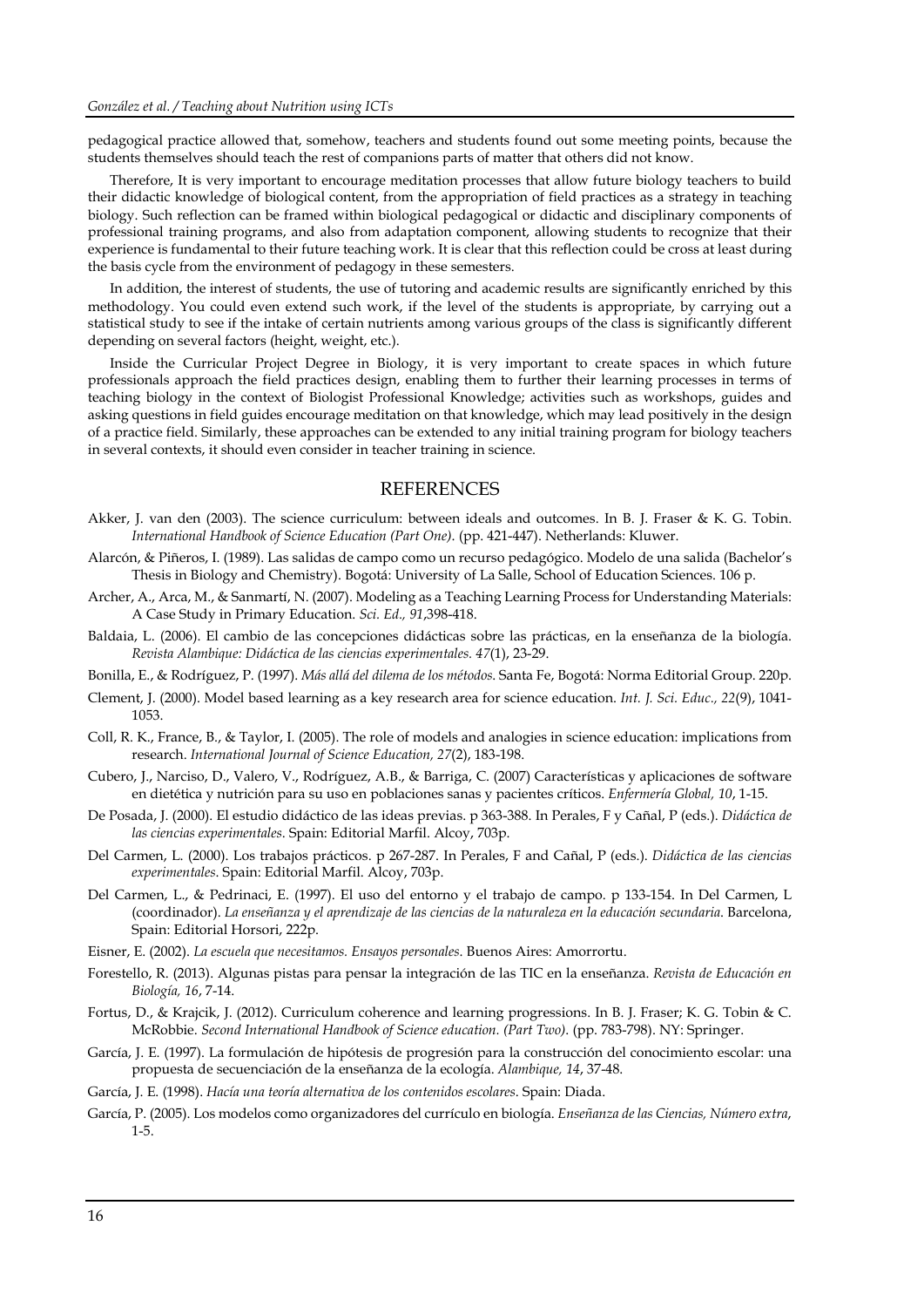- Garófalo, S. J., Chemes, L. B., & Alonso, M. (2016) Propuesta didáctica de enseñanza con simulaciones para estudiantes del profesorado en Ciencias Biológicas. *Revista Eureka sobre Enseñanza y Divulgación de las Ciencias, 13*(2), 359-372.
- Giere, R. N. (Ed.). (1992). *Cognitive models of science*. USA: University of Minnesota Press.
- Gómez, A. (2008). Construcción de explicaciones multimodales: ¿Qué aportan los diversos registros semióticos? *Revista latinoamericana de estudios educativos, 4*(2), 83–99.
- Gómez, A. (2009a). Un análisis desde la cognición distribuida en preescolar: el uso de dibujos y maquetas en la construcción de explicaciones sobre órganos de los sentidos y sistema nervioso. *Revista Mexicana de Investigación Educativa, 14*(41), 403-430.
- Gómez, A. (2009b). El estudio de los seres vivos en la Educación Básica. *Enseñanza del sistema nervioso desde un enfoque para la evolución de los modelos escolares*. Mexico: Universidad Autónoma de Nuevo León.
- Gómez, A. (2011). Desarrollo de modelos científicos escolares sobre órganos de los sentidos y sistema nervioso en educación básica. In J.B. García Horta & C. Campillo Toledano (Eds.), *Escenarios y actores educativos: experiencias y reflexiones sobre la educación en México*. (pp. 60-82). Mexico: UANL.
- Gómez, A. (2013). Explicaciones narrativas y modelización en la enseñanza de la biología. *Enseñanza de las Ciencias, 31*(1), 11-28.
- Gómez, A., Adúriz-Bravo, A., Guerra-Ramos, M., & Marbà- Tallada, A. (2009). Explanations on sense organs and nervous system: A content analysis of primary school textbooks. In *Memories of the congress of NARST*. (pp. 1-12). Garden Grove, CA, USA.
- Gómez, A., Sanmartí, N., & Pujol, R. (2007). Fundamentación teórica y diseño de una unidad didáctica para construir el modelo de ser vivo en la escuela primaria. *Enseñanza de las Ciencias, 25*(3), 325-340
- Gutiérrez, R. (2004). La modelización y los procesos de enseñanza aprendizaje. *Alambique, 42*, 8-18.
- Izquierdo, M., & Adúriz-Bravo, A. (2003). Epistemological foundations of school science. *Science & Education, 12*(1), 27-43.
- Izquierdo, M., Espinet, M., García, M. P., Pujol, R. M., & Sanmartí, N. (1999). Caracterización y fundamentación de la ciencia escolar. *Enseñanza de las Ciencias, núm. Extra*, 79-91.
- Kress, G., Jewitt, C., Ogborn, J., & Tsatsarelis, C. (2001). Multimodal teaching and learning. *The rhetorics of the science classroom*. London: Continuum.
- Linn, M. (2002). Promover la educación científica a través de las tecnologías de la información y comunicación (TIC). *Enseñanza de las Ciencias, 20*(3), 347-355.
- Lockheed, M. (1993). The condition of primary education in developing countries, In H. Levin & M. Lockheed (Eds.) *Effective schools in developing countries*. London: World Bank.
- Mas, A. M., & Pons, L. M. (2015). Pregúntate, indaga y a la vez trabaja algunas competencias. *Revista Eureka sobre Enseñanza y Divulgación de las Ciencias, 12*(1), 198-211.
- Matthews, M. (2007). Models in science and science education: An introduction. *Science & Education, 16*, 647-652.
- Mestre Gómez, U. (1997). Convertir al estudiante en protagonista de su aprendizaje: una tarea actual. *Revista Con Luz Propia*, (7), 55-67.
- Miles, M. B., & Huberman, A. M. (1994). *Qualitative data analysis: an expanded sourcebook*. US: Thousands Oaks. 338p.
- Perales, F. J., Sierra, J. L., & Vilchez, M. (2002) ¿Innovar, investigar? ¿Qué hacemos en didáctica de las ciencias? *Alambique, 34*, 71-81.
- Pozo, J. I., & Gómez-Crespo, M. A. (2009). Del conocimiento cotidiano al conocimiento científico: más allá del cambio conceptual. In J. I. Pozo and M. A. Gómez-Crespo (eds.). *Aprender y enseñar ciencia*. Madrid: Morata, 128-146.
- Rodrigo, M., Morcillo, G., Borges, R., Calvo, M., Cordeiro, N., García, F., & Raviolo, A. (1999). Concepciones sobre el trabajo práctico de campo (TPc); una aproximación al pensamiento de los futuros profesores. *Revista Complutense de Educación, 10*(2), 261-285.
- Rossi, M.., Gratton, L. M., & Oss, S. (2013). Bringing the Digital Camera to the Physics Lab. *The Physics Teacher, 51*, 141-143.
- Sanmartí, N. (2002). *Didáctica de las ciencias en la educación secundaria obligatoria*. Madrid: Síntesis Educación.
- Secretary of Public Education. (2008). Basic Education, Primary, Curriculum 2009. Test Stage. Mexico: SEP.
- Sensevy, G., Tiberghein, A., Sylvain-Laubé, J., & Griggs, P. (2008). An epistemological approach to modeling: Cases studies and implications for science teaching. *Science education, 92*, 424-446.